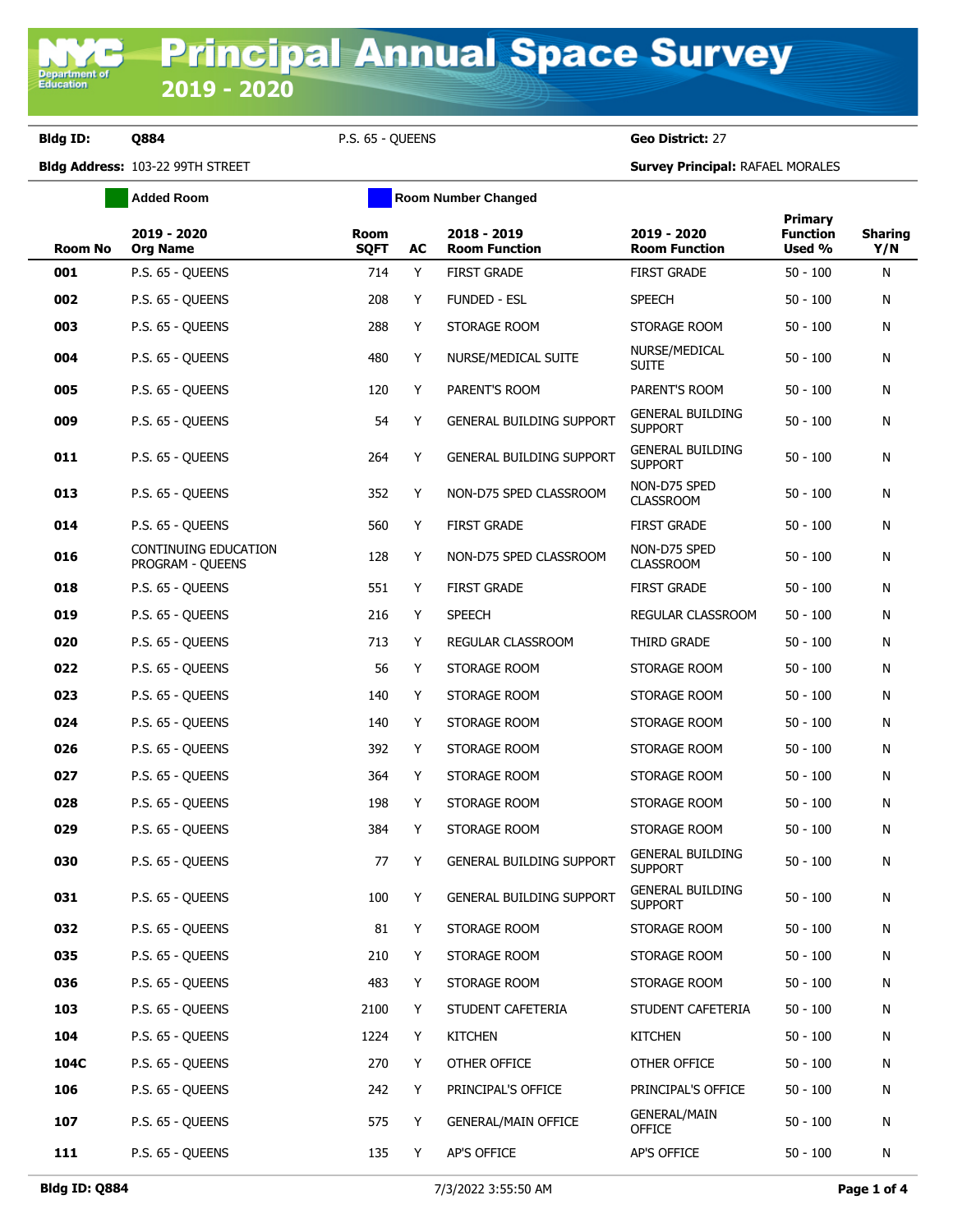**Added Room Room Room Number Changed** 

**Bldg ID: Q884** P.S. 65 - QUEENS **Geo District:** 27

**Bldg Address:** 103-22 99TH STREET **Survey Principal:** RAFAEL MORALES

| <b>Room No</b> | 2019 - 2020<br><b>Org Name</b> | Room<br><b>SQFT</b> | AC | 2018 - 2019<br><b>Room Function</b>             | 2019 - 2020<br><b>Room Function</b>                       | Primary<br><b>Function</b><br>Used % | <b>Sharing</b><br>Y/N |
|----------------|--------------------------------|---------------------|----|-------------------------------------------------|-----------------------------------------------------------|--------------------------------------|-----------------------|
| 114            | P.S. 65 - QUEENS               | 3224                | Y  | <b>GYMNASIUM</b>                                | <b>GYMNASIUM</b>                                          | $50 - 100$                           | N                     |
| 114A           | P.S. 65 - QUEENS               | 234                 | Y  | STORAGE ROOM                                    | STORAGE ROOM                                              | $50 - 100$                           | N                     |
| 115A           | P.S. 65 - QUEENS               | 90                  | Y  | STORAGE ROOM                                    | STORAGE ROOM                                              | $50 - 100$                           | N                     |
| 117            | P.S. 65 - QUEENS               | 651                 | Y  | THIRD GRADE                                     | THIRD GRADE                                               | $50 - 100$                           | N                     |
| 118            | P.S. 65 - QUEENS               | 310                 | Y  | NON-D75 SPED CLASSROOM                          | COACH'S OFFICE                                            | $50 - 100$                           | N                     |
| 120            | P.S. 65 - QUEENS               | 550                 | Y  | NON-D75 SPED CLASSROOM                          | THIRD GRADE                                               | $50 - 100$                           | N                     |
| 123            | P.S. 65 - QUEENS               | 175                 | Y  | GENERAL BUILDING SUPPORT                        | <b>GENERAL BUILDING</b><br><b>SUPPORT</b>                 | $50 - 100$                           | N                     |
| 127            | P.S. 65 - QUEENS               | 348                 | Y  | <b>TEACHER'S ROOM</b>                           | <b>TEACHER'S ROOM</b>                                     | $50 - 100$                           | N                     |
| 128            | P.S. 65 - QUEENS               | 667                 | Y  | THIRD GRADE                                     | PRE-K FULL DAY                                            | $50 - 100$                           | N                     |
| 129            | P.S. 65 - QUEENS               | 667                 | Y  | THIRD GRADE                                     | PRE-K HALF DAY                                            | $50 - 100$                           | N                     |
| 134            | P.S. 65 - QUEENS               | 180                 | Υ  | ACADEMIC INTERVENTION<br><b>SERVICES</b>        | <b>ACADEMIC</b><br><b>INTERVENTION</b><br><b>SERVICES</b> | $50 - 100$                           | N                     |
| 201            | P.S. 65 - QUEENS               | 1050                | Y  | KINDERGARTEN                                    | KINDERGARTEN                                              | $50 - 100$                           | N                     |
| 203            | P.S. 65 - QUEENS               | 924                 | Y  | KINDERGARTEN                                    | KINDERGARTEN                                              | $50 - 100$                           | N                     |
| 204            | P.S. 65 - QUEENS               | 713                 | Y  | KINDERGARTEN                                    | KINDERGARTEN                                              | $50 - 100$                           | N                     |
| 205            | P.S. 65 - QUEENS               | 546                 | Y  | SAVE/SUSPENSION ROOM                            | SAVE/SUSPENSION<br><b>ROOM</b>                            | $50 - 100$                           | N                     |
| 211            | P.S. 65 - QUEENS               | 609                 | Y  | <b>FIFTH GRADE</b>                              | <b>FIFTH GRADE</b>                                        | $50 - 100$                           | N                     |
| 212            | P.S. 65 - QUEENS               | 600                 | Y  | <b>SECOND GRADE</b>                             | <b>SECOND GRADE</b>                                       | $50 - 100$                           | N                     |
| 212A           | P.S. 65 - QUEENS               | 84                  | Y  | OTHER OFFICE                                    | OTHER OFFICE                                              | $50 - 100$                           | N                     |
| 214            | P.S. 65 - QUEENS               | 696                 | Y  | <b>FIFTH GRADE</b>                              | <b>FIFTH GRADE</b>                                        | $50 - 100$                           | N                     |
| 215            | P.S. 65 - QUEENS               | 609                 | Y  | <b>FIFTH GRADE</b>                              | FIFTH GRADE                                               | $50 - 100$                           | N                     |
| 216            | P.S. 65 - QUEENS               | 580                 | Y  | NON-D75 SPED CLASSROOM                          | NON-D75 SPED<br><b>CLASSROOM</b>                          | $50 - 100$                           | N                     |
| 218            | P.S. 65 - QUEENS               | 609                 | Y  | <b>FOURTH GRADE</b>                             | <b>FOURTH GRADE</b>                                       | $50 - 100$                           | N                     |
| 221            | P.S. 65 - QUEENS               | 725                 | Y  | <b>SECOND GRADE</b>                             | <b>SECOND GRADE</b>                                       | $50 - 100$                           | N                     |
| 222            | P.S. 65 - QUEENS               | 754                 | Y  | <b>ICT - ELEMENTARY SCHOOL</b><br><b>GRADES</b> | ICT - ELEMENTARY<br><b>SCHOOL GRADES</b>                  | $50 - 100$                           | N                     |
| 223            | P.S. 65 - QUEENS               | 702                 | Y  | <b>FOURTH GRADE</b>                             | FIFTH GRADE                                               | $50 - 100$                           | N                     |
| 227            | P.S. 65 - QUEENS               | 95                  | Y  | STORAGE ROOM                                    | STORAGE ROOM                                              | $50 - 100$                           | N                     |
| 229            | P.S. 65 - QUEENS               | 112                 | Y  | OTHER OFFICE                                    | OTHER OFFICE                                              | $50 - 100$                           | N                     |
| 232            | P.S. 65 - QUEENS               | 308                 | Y  | UNDER CONSTRUCTION                              | LIBRARY                                                   | $50 - 100$                           | N                     |
| 233            | P.S. 65 - QUEENS               | 1400                | Y  | UNDER CONSTRUCTION                              | LIBRARY                                                   | $50 - 100$                           | N                     |
| 233A           | P.S. 65 - QUEENS               | 168                 | Y  | UNDER CONSTRUCTION                              | LIBRARY                                                   | $50 - 100$                           | N                     |
| 237            | P.S. 65 - QUEENS               | 644                 | Y  | ICT - ELEMENTARY SCHOOL<br><b>GRADES</b>        | PRE-K FULL DAY                                            | $50 - 100$                           | N                     |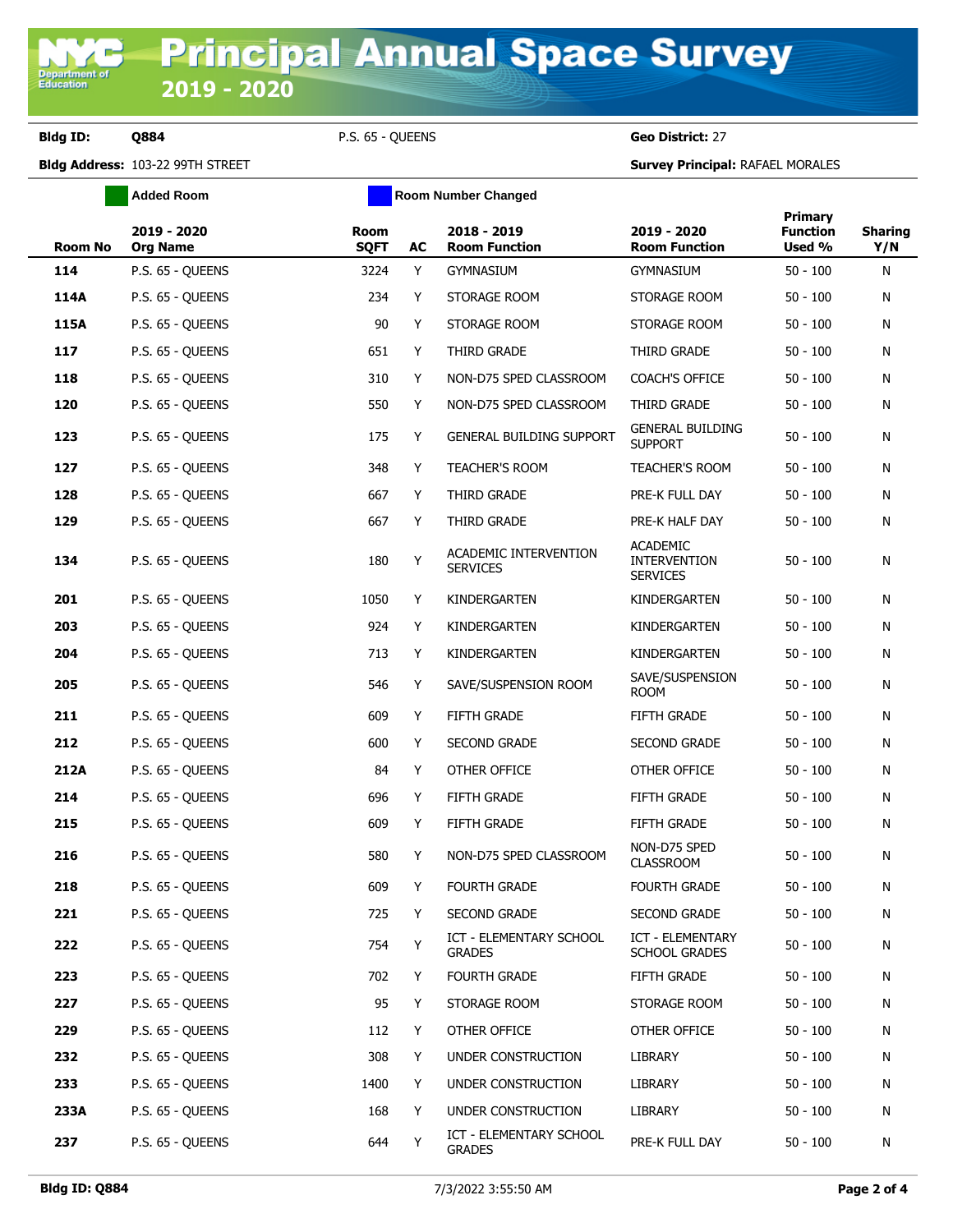| <b>Department of</b><br><b>Education</b>        | 2019 - 2020                                                                                                                                                                                                                                                                                                                                                                             |                                         |     | <b>Principal Annual Space Survey</b>  |                                           |                                      |                       |
|-------------------------------------------------|-----------------------------------------------------------------------------------------------------------------------------------------------------------------------------------------------------------------------------------------------------------------------------------------------------------------------------------------------------------------------------------------|-----------------------------------------|-----|---------------------------------------|-------------------------------------------|--------------------------------------|-----------------------|
| Bldg ID:                                        | <b>Q884</b>                                                                                                                                                                                                                                                                                                                                                                             | P.S. 65 - QUEENS                        |     |                                       | Geo District: 27                          |                                      |                       |
|                                                 | Bldg Address: 103-22 99TH STREET                                                                                                                                                                                                                                                                                                                                                        | <b>Survey Principal: RAFAEL MORALES</b> |     |                                       |                                           |                                      |                       |
| <b>Added Room</b><br><b>Room Number Changed</b> |                                                                                                                                                                                                                                                                                                                                                                                         |                                         |     |                                       |                                           |                                      |                       |
| <b>Room No</b>                                  | 2019 - 2020<br><b>Org Name</b>                                                                                                                                                                                                                                                                                                                                                          | Room<br><b>SOFT</b>                     | AC. | $2018 - 2019$<br><b>Room Function</b> | 2019 - 2020<br><b>Room Function</b>       | Primary<br><b>Function</b><br>Used % | <b>Sharing</b><br>Y/N |
| <b>PUMP</b>                                     | P.S. 65 - OUEENS                                                                                                                                                                                                                                                                                                                                                                        | 468                                     | Υ   | <b>GENERAL BUILDING SUPPORT</b>       | <b>GENERAL BUILDING</b><br><b>SUPPORT</b> | $50 - 100$                           | N                     |
|                                                 | How many hallway bathrooms for students are there in your building?                                                                                                                                                                                                                                                                                                                     |                                         |     |                                       |                                           |                                      |                       |
|                                                 | Are any of the student bathrooms being shared by multiple schools?<br>Are all the student bathrooms open throughout the day?<br>Please identify the number of non-instructional spaces, not reported above, being used for<br>instructional purposes, academic intervention services, or therapeutic or counseling services:<br>Are any of those non-instructional spaces being shared? |                                         |     |                                       |                                           | N                                    |                       |
|                                                 |                                                                                                                                                                                                                                                                                                                                                                                         |                                         |     |                                       |                                           | Y                                    |                       |
|                                                 |                                                                                                                                                                                                                                                                                                                                                                                         |                                         |     |                                       |                                           | 0                                    |                       |
|                                                 |                                                                                                                                                                                                                                                                                                                                                                                         |                                         |     |                                       |                                           | N                                    |                       |

т.